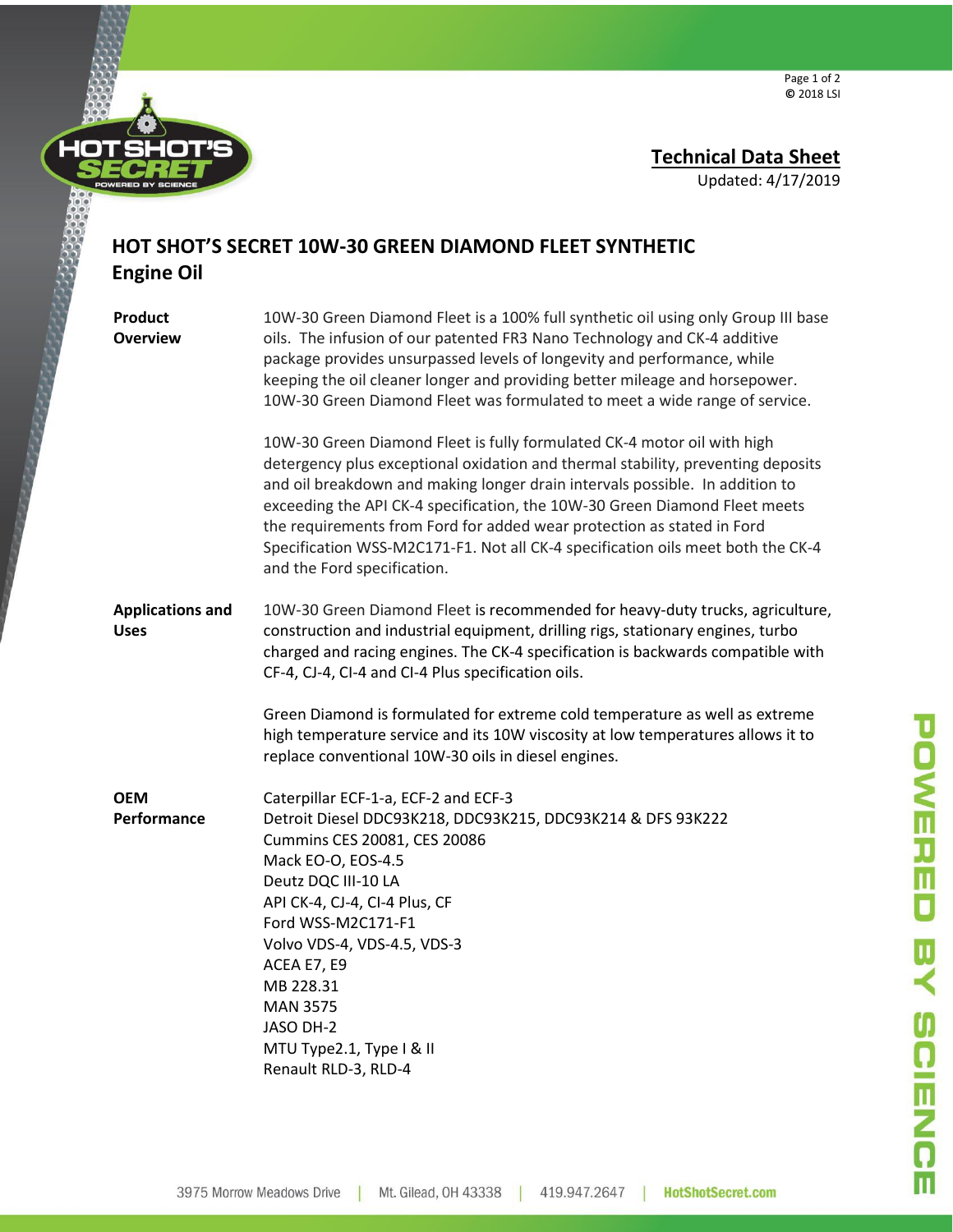

- **Benefits** Improves Cold Weather Starting compared to Conventional Oils
	- Improves Fuel Economy up to 3%
	- Lowers Oil Consumption 78% over CJ-4 Spec Oils
	- 71% Less Wear Compared to CJ-4 Spec Oils
	- Improves Power
	- Increases Film Strength
	- Improved Oxidation Stability
	- Improved Aeration Control
- Handles Soot 46% better than CJ-4
- Widens Operating Temperature Range
- Anti-Rust Protection
- Reduces DPF Plugging
- Reduces Shearing
- Reduces Friction
- Reduces Deposit Formation
- Reduces Noise and Vibration
- Extends Oil Change Interval
- Extends Injector, Turbo and Engine Life

10W-30 Green Diamond Fleet can be run up to 2 times longer than the manufacturer's recommended specifications with less wear and higher fuel mileage than other oils. An oil analysis should be performed every 5,000 miles to ensure your oil is in spec. Your oil filter should be changed at the manufacturer's recommended interval even if your oil is in spec.

**Packaging Available in:** 

- 1 quart bottle
- 1 gallon jug
- 5 gallon bucket
- 55 gallon drum
- 275 gallon tote

## **Typical Properties**

| Property                     | <b>Test Method</b> | <b>Result</b> |
|------------------------------|--------------------|---------------|
| Total Base Number, mg/g      | D-2896             | 9.5           |
| Sulfated ash, %              | D-874              | 1.0           |
| Cold Crank Simulator, cP     | D-5293             | $5650(-25)$   |
| Viscosity at 40°C, cSt       | D-445              | 79.4          |
| Viscosity at 100°C, cSt      | D-445              | 11.9          |
| Viscosity Index              | D-2270             | 145           |
| Four-Ball Wear Test Scar, mm | D4172              | 0.46          |
| Noack, wt loss %             | D-5800             | 4.7%          |
| HTHS (cP)                    | D-5481             | 3.6           |
| Flash Point, °C (°F) (COC)   | $D-92$             | 228°C (442°F) |
| Fire Point, °C (°F)          | $D-92$             | 250°C (482°F) |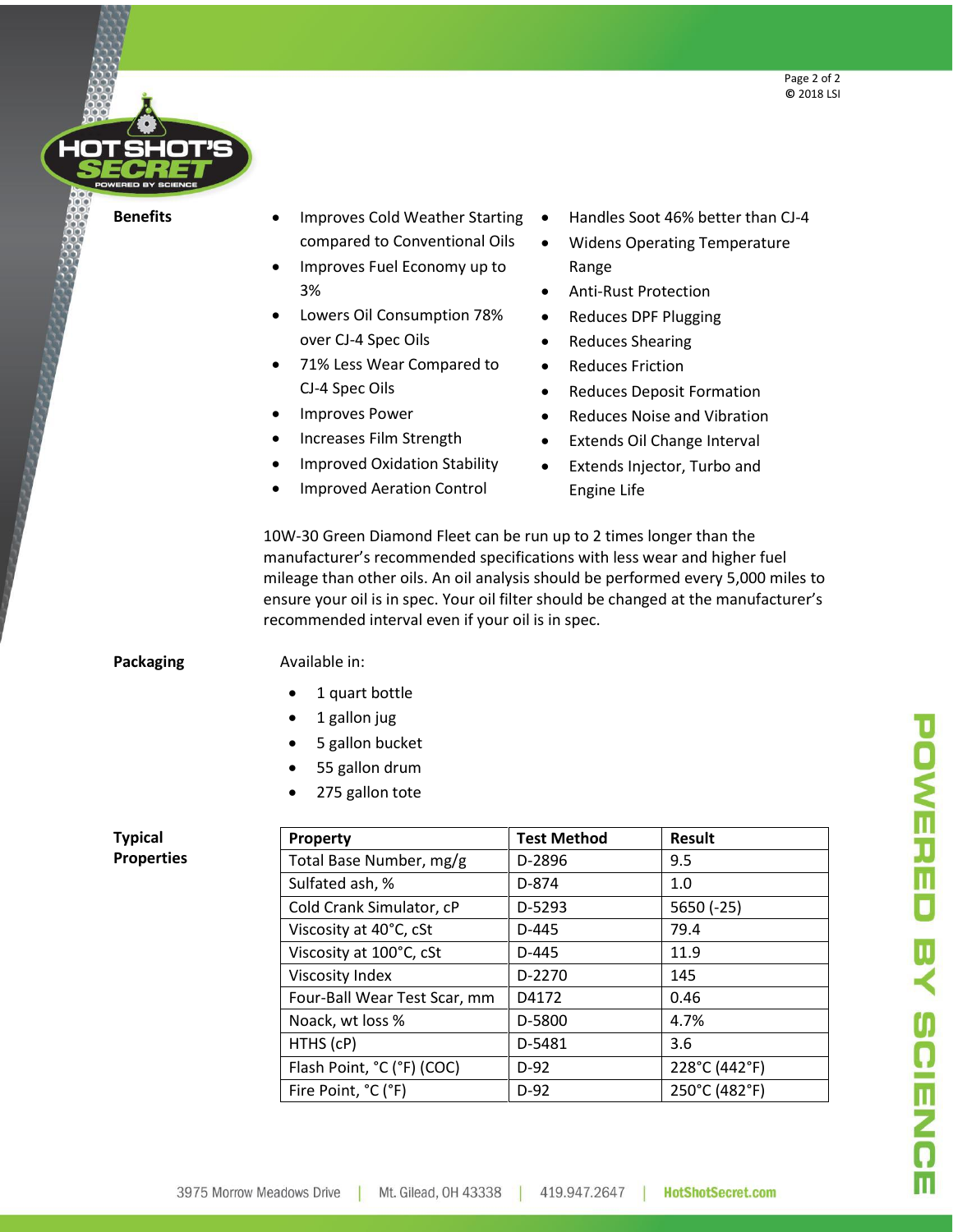



| Pour Point, °C (°F) | 36°F)<br>. . |
|---------------------|--------------|
|                     |              |

| <b>CHEMICAL PROPERTIES</b> |        |
|----------------------------|--------|
| Calcium                    | .2400% |
| Phosphorus                 | .1000% |
| Zinc                       | .1100% |
|                            |        |

The Safety Data Sheet is available at <http://www.hotshotsecret.com/print-documents/>